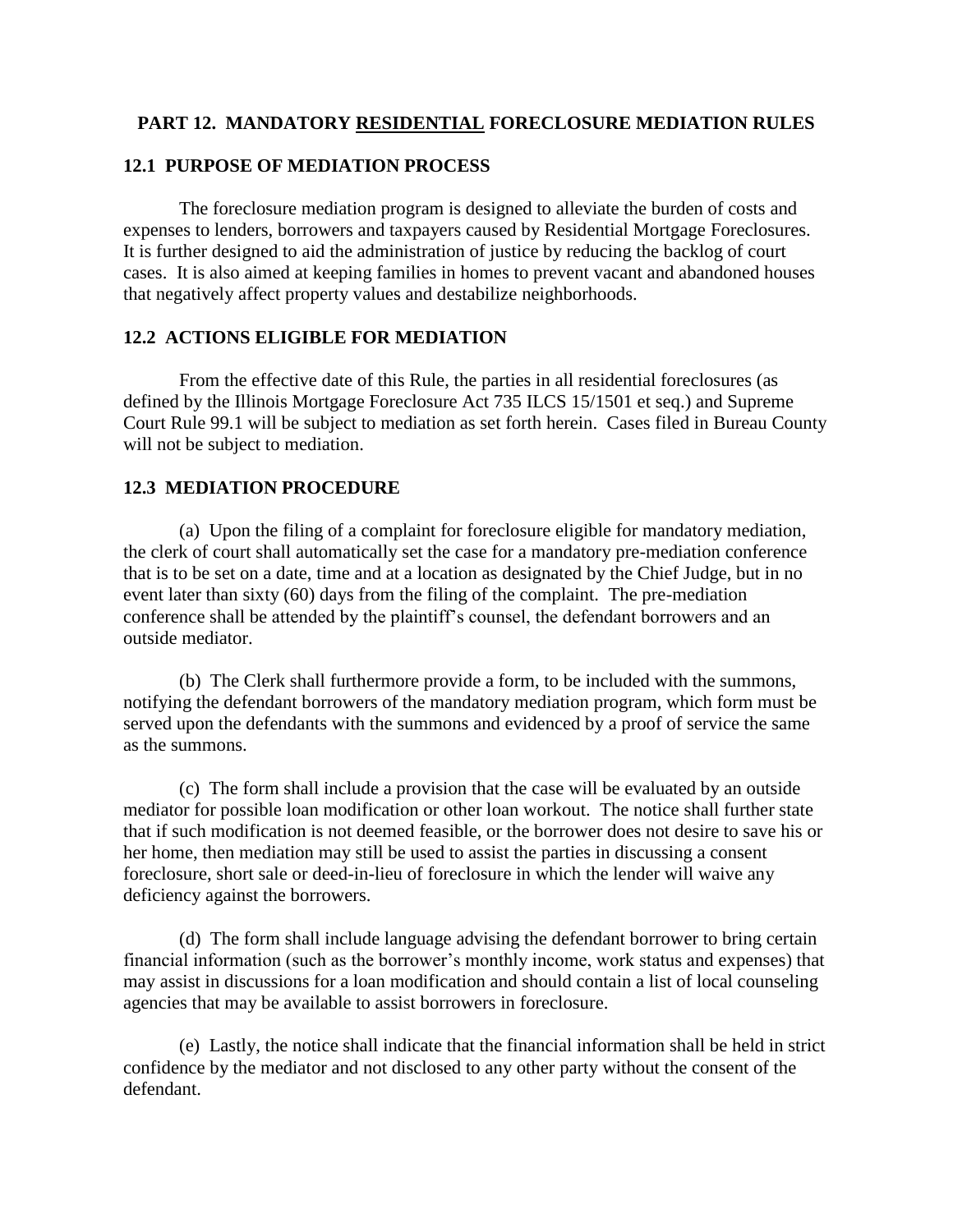(f) At the pre-mediation hearing, an independent mediator shall have the defendant borrowers fill out a questionnaire to determine if the borrower meets initial criteria of having greater monthly income than expenses in order to qualify for a loan workout or modification. If the information provided shows that the borrower does not meet the initial criteria, or if the defendant indicates in his/her response that he does not desire to keep the house, then the mediator may use the scheduled mediation conference to determine whether the borrower can deed the property to the lender or consent to a judgment waiving any deficiency judgment against the borrower. Alternatively, the mediator may assist the parties to determine whether the property can be sold to a third party that will result in the dismissal of the foreclosure action.

(g) At the pre-mediation conference, the mediator shall provide information to borrowers about assistance available from all HUD certified Housing Counselors in the  $13<sup>th</sup>$ Circuit area. If no such HUD certified Housing Counselors are available in the  $13<sup>th</sup>$  Circuit, then the mediator shall provide information about the nearest available Housing Counseling Agency. Further, if the mediator determines that some form of workout is possible, then the mediator shall refer the borrower to a HUD Certified Housing Counselor to aid in the preparation of the necessary forms required by the lender. The mediator shall provide an opportunity for borrower to talk to a HUD certified Housing Counselor at the pre-mediation or schedule a meeting for the form preparation and other housing counseling.

(h) At the pre-mediation conference, the mediator shall inform borrowers of their right to have counsel present during the mediation. The mediator shall also make available contact information for the LaSalle and Grundy County Bar Associations as well as Prairie State Legal Services, so that borrowers who are unable to afford counsel may have a meaningful opportunity to obtain counsel. Any borrower who requests additional time to obtain counsel prior to the mediation shall be given a reasonable opportunity to do so.

(i) The plaintiff's counsel and any defendant borrower must attend the pre-mediation conference. If the borrower meets the initial criteria, or expresses a desire to surrender the property in a deed-in-lieu, consent foreclosure or other arrangement, then the mediator shall set the matter for a mediation status conference on a date not more than 45 days thereafter. At the mediation status conference, the mediator shall inquire as to the status of required documents and if everything required for a meaningful mediation is completed, the mediator shall schedule a mediation conference within 30 days. At the mediation conference the defendant borrowers as well as a representative of the lender must appear with full settlement authority. Failure of the lender or its agent to attend at either the pre-mediation, status or the mediation conference will result in sanctions by the court, including possible dismissal of the action, with the lender unable to recoup its costs of re-filing in any subsequent new action. If the defendant borrower fails to appear, then the mediator shall terminate the mediation and refer the matter back to the trial court. If the defendant borrower can demonstrate that its failure to attend was excusable, then the circuit court may refer the matter back for a premediation or mediation conference.

(j) Upon the conclusion of the mediation conference (or the pre-mediation or status conferences, if the defendant borrower fails to appear or does not meet any criteria for loan workout or resolution of the action), the mediator shall file a report with the court terminating mediation services and indicating the outcome of the conferences. If an agreement is reached,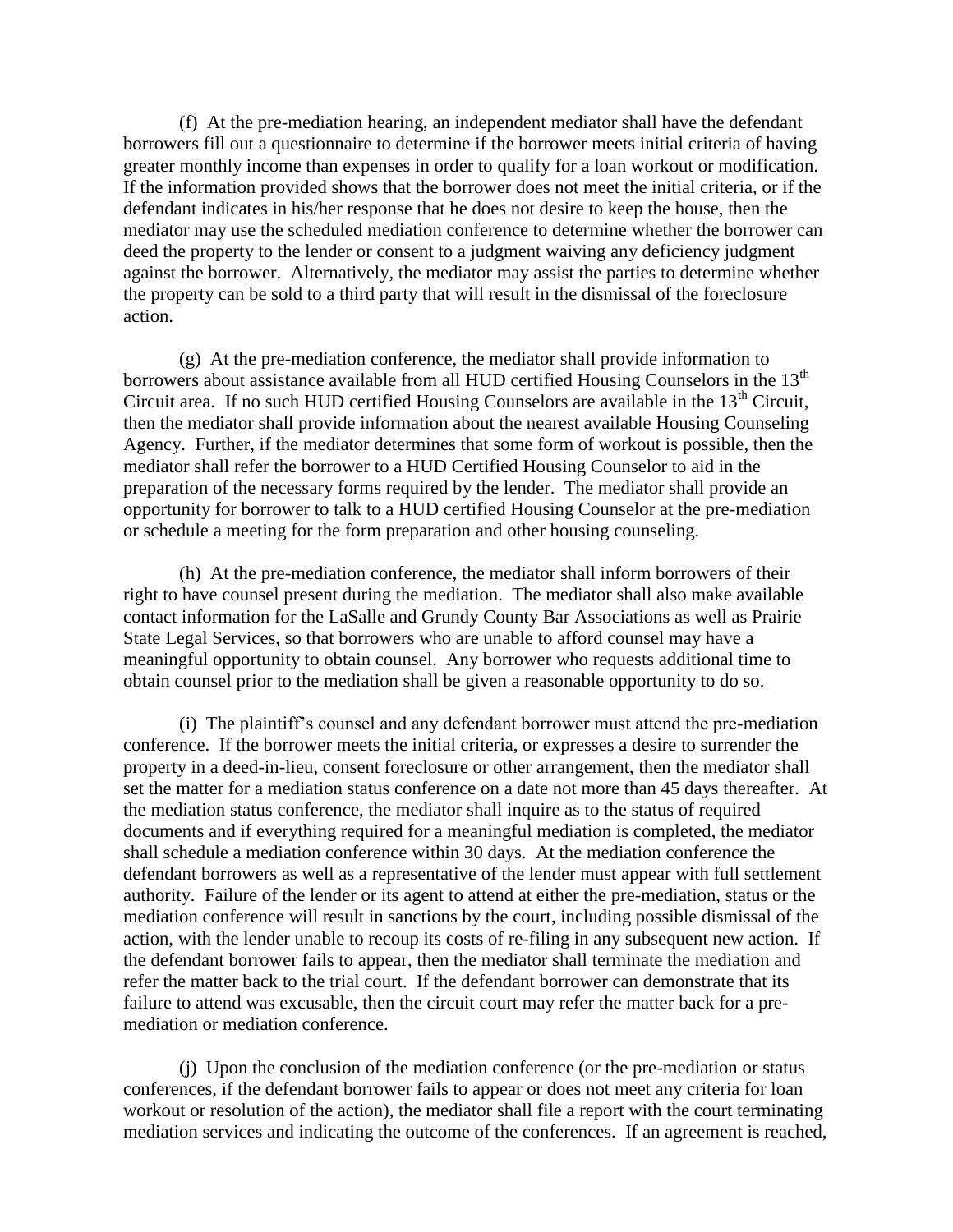it shall be reduced to writing and signed by the parties and their counsel, if any, and at the request of the parties, the circuit court may retain jurisdiction of the case to accommodate any "trial period" which the parties enter into prior to a loan modification being effective. If the lender notifies the circuit court within the "trial period" that the borrower has failed to successfully modify its loan, or, if no agreement is reached, the foreclosure action shall resume.

(k) The Chief Judge shall maintain statistical data on the results of the mediation, including but not limited to the number of cases where the initial criteria was met and the number of cases where the loans were modified or otherwise had workouts between the parties and shall report same to the Administrative Office of the Illinois Courts at such times and in such manner as may be required.

(l) The Borrower is responsible for costs associated with a translator. The Chief Judge's office maintains a list of translators that can be employed by the Borrower.

# **12.4 QUALIFICATIONS, APPOINTMENT AND COMPENSATION OF MEDIATORS**

(a) The Chief Judge shall maintain a list of mediators who have sought appointment and been certified for approval by the Court as mediators. For approval as a mediator, an individual must:

- (1) Be a retired judge; or
- (2) Be a member in good standing of the Illinois Bar with at least five years of litigation experience in foreclosures or at least ten years of real estate and/or litigation experience;
- (3) Demonstrate completion of mediation training approved by the Minimum Illinois Continuing Legal Education Board or such other program as approved by the Chief Judge;
- (4) Submit an application for approval by the Chief Judge. The eligibility of each mediator to retain its status shall be periodically reviewed by the Chief Judge. The mediators shall comply with general standards as may from time to time be established by the Chief Judge and failure to adhere to these general standards may be grounds for decertification of the mediator by the Chief Judge. The Chief Judge may contract with an outside mediation service (provided the mediators meet the above qualifications) to provide these services.

(b) The mediators shall be compensated \$150 per court file for each file that is subject to mandatory mediation. Effective March 1, 2014, the filing fee paid by plaintiffs in all foreclosure cases shall increase by \$150. The additional \$150 filing fee shall be placed in a fund for this mandatory foreclosure mediation program subject to disbursement by the Chief Judge in accordance with this Rule which program shall also begin on that date.